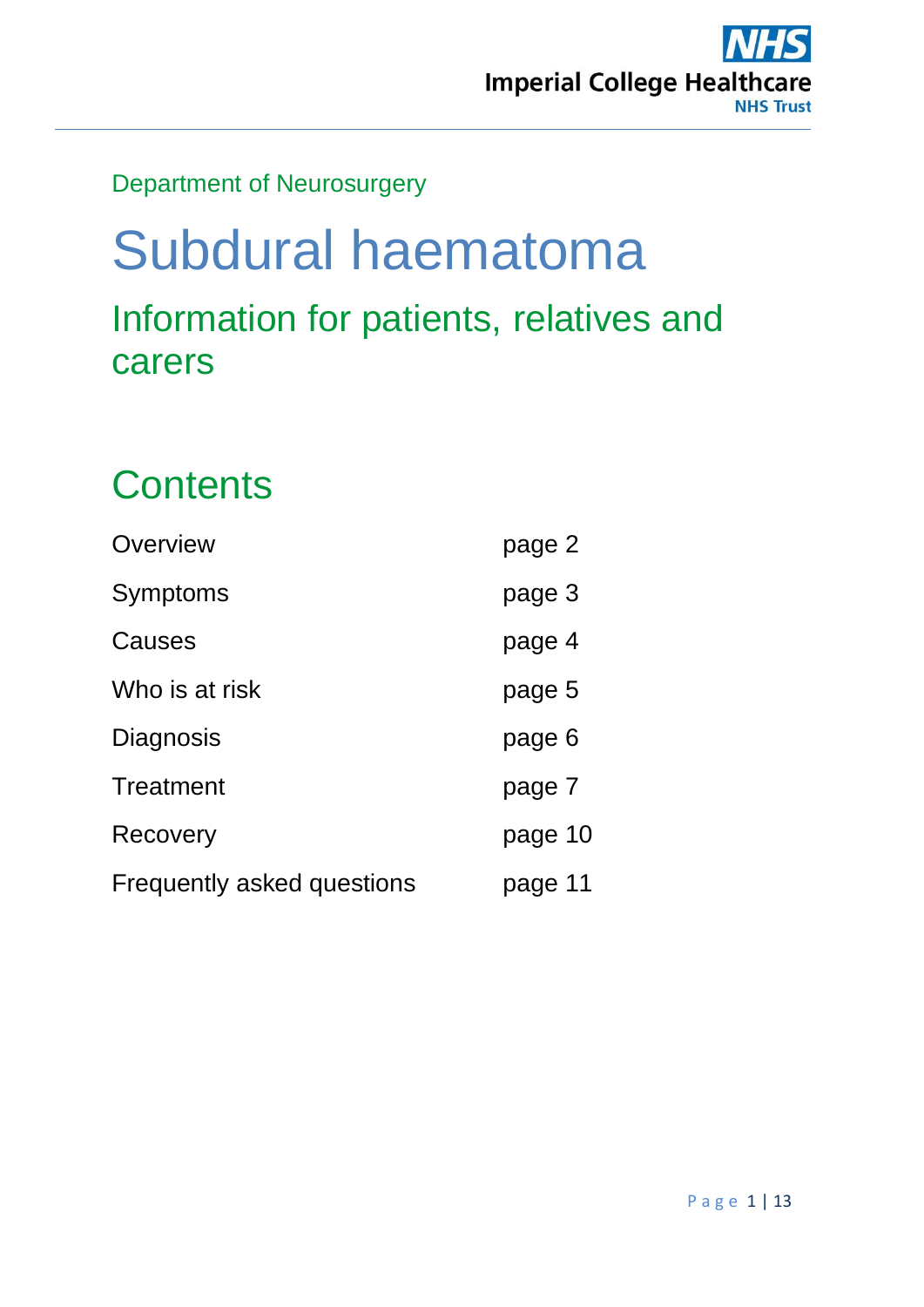### **Overview**

A subdural haematoma is a condition where blood collects between the skull and the surface of the brain, beneath the dura, a membrane overlying the brain. It is usually caused by a head injury, which may be very mild. If a bleed has only just occurred, then the blood is described as acute. If it has been there for some time it is called a chronic subdural haematoma.



In a subdural haematoma, symptoms such as headache, feeling like vomiting or actually vomiting, confusion and/or difficulty speaking, weakness in an arm and/or leg, and drowsiness, may occur immediately following a head injury, or they may occur days to weeks later.

A subdural haematoma is diagnosed by scanning the head, typically using a CT scan.

A common treatment is surgery, which aims to remove the blood. Another option in some cases is a medication (steroids), which reduces the pressure inside the head. Sometime patients are purely monitored, and no intervention is carried out.

How long it takes to recover and whether someone recovers completely will depend on the severity of the haematoma and underlying brain injury, and what treatment is given.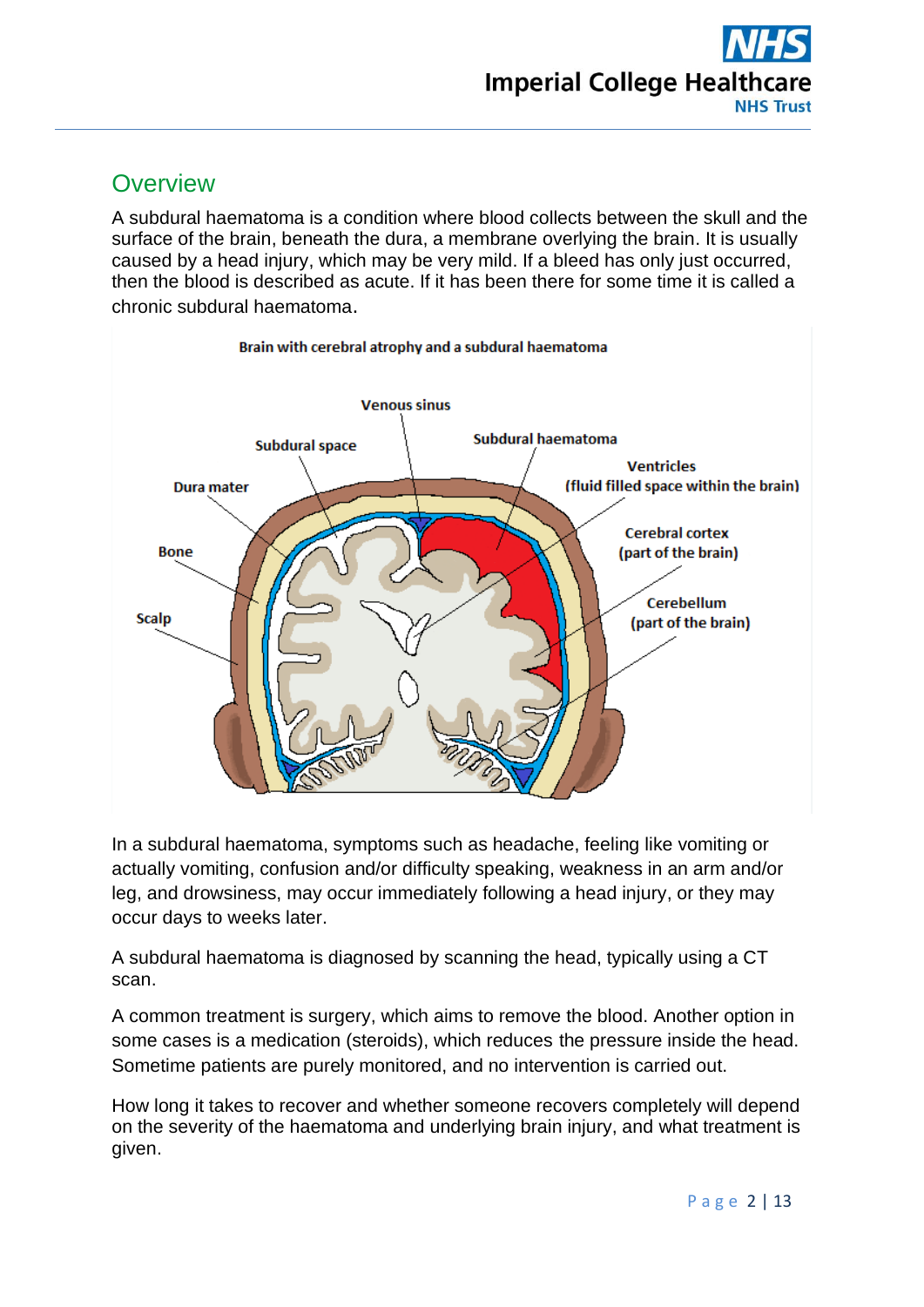## Symptoms

Symptoms of a subdural haematoma can develop immediately following a head injury (as occurs in an acute subdural haematoma), but may also develop slowly over days to weeks following the injury (as in a chronic subdural haematoma). Sometimes people may not remember having hit their head. Symptoms include:

- severe headache or a headache that continues to worsen over time
- feeling like vomiting or actually vomiting
- being confused, not knowing where you are or what you are doing
- personality changes, rapid mood swings or being unusually aggressive
- feeling very drowsy and having difficulty staying awake or concentrating
- difficulty speaking such as slurring words, or having difficulty finding the words you want to say
- problems with vision, such as double or blurred vision
- weakness or difficulty moving your arm and/or leg on one side of the body
- problems with walking and balance with frequent falls
- seizures, where the person may have rhythmic jerking of their limbs or eye movements, and stop responding
- loss of consciousness, not responding to people speaking to them or touching them, may be temporary or prolonged

Rarely will all these symptoms be present. Typically, they will occur in different combinations.

The most common symptoms are headache, feeling sick or vomiting and being drowsy.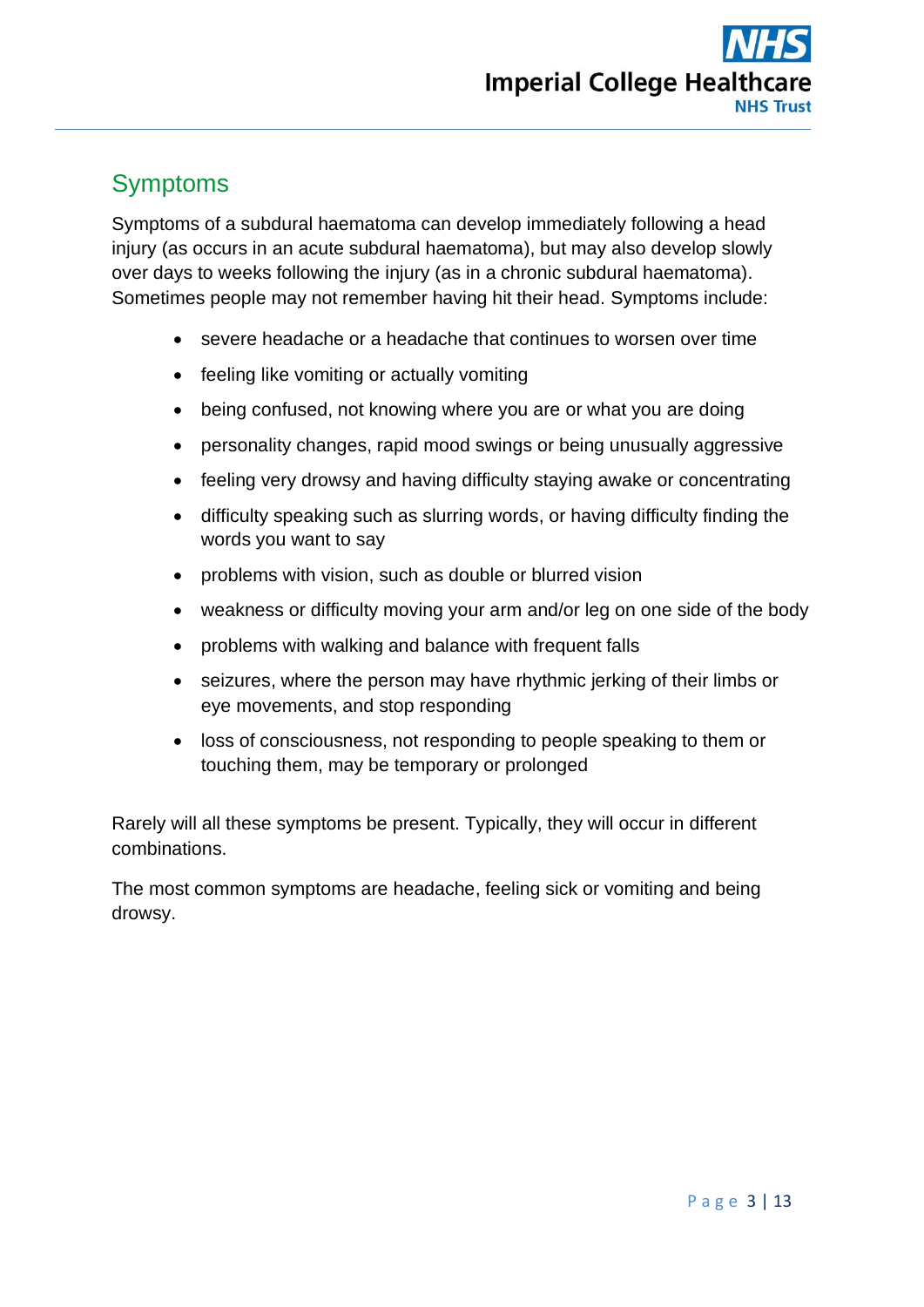

## **Causes**

### **Subdural Haematomas are usually from a head injury**

In young people a subdural haematoma is usually due to a significant head injury, for example a direct blow to the head, or a car crash. This will cause an acute subdural haematoma. In an older person and people with certain health conditions, the injury may be very mild, such as tripping and hitting the head, and will only be identified at some time after the event (a chronic subdural haematoma).

A subdural haematoma is caused by damage to blood vessels running between the dura (one of the linings covering the brain) and the brain, or on the surface of the brain, causing bleeding. The blood then accumulates in the space between the skull, underneath the dura, and the brain, and puts pressure on the brain, causing damage.



An acute subdural haematoma causes symptoms quickly, within hours to days.

A chronic subdural haematoma takes longer to cause symptoms, and they may develop over weeks.

A sub-acute subdural haematoma means a haematoma that causes symptoms after a few days, but before a few weeks.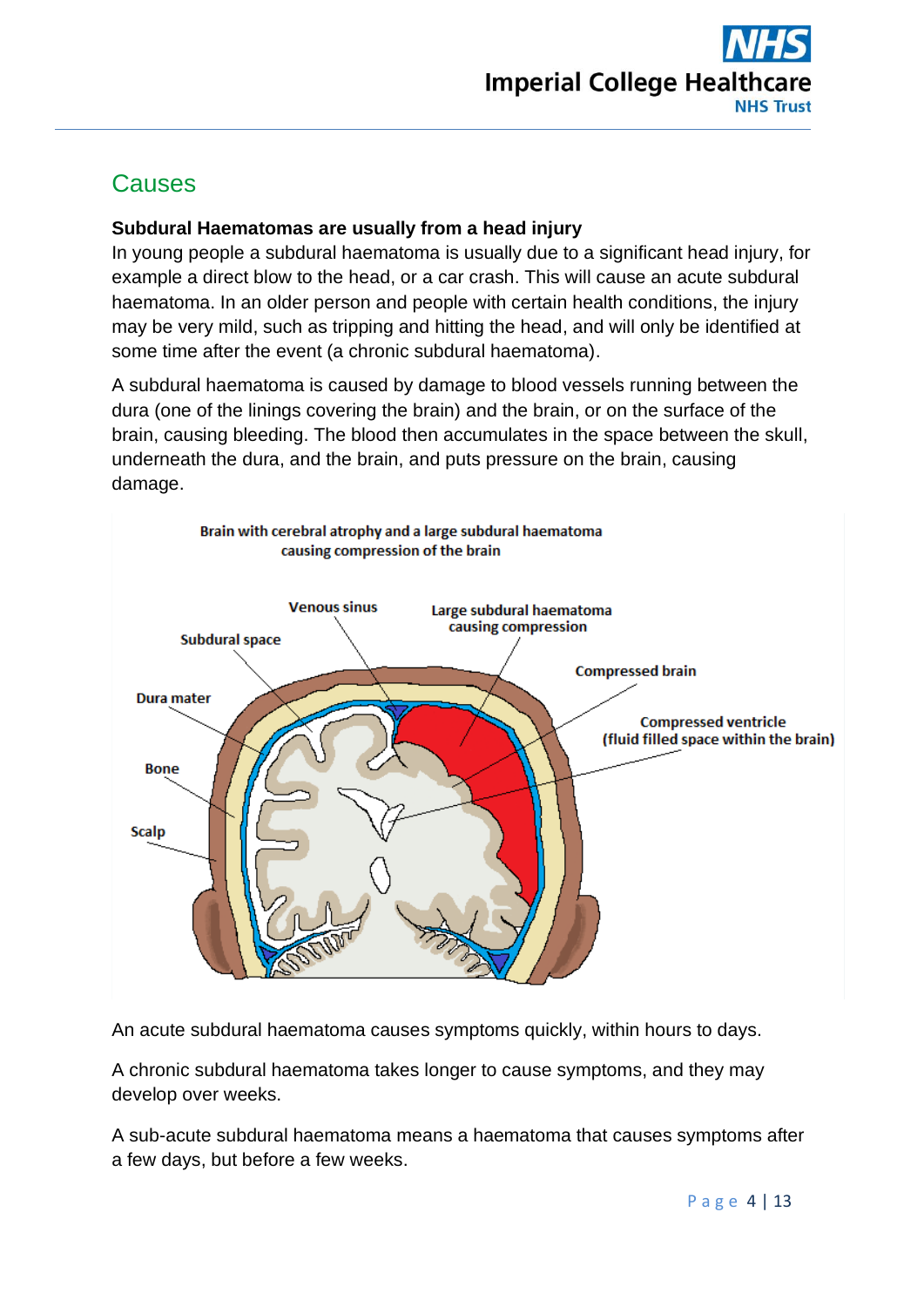An acute on chronic haematoma means there have been two or more separate bleeds at different times.

## Who is at risk?

Older people are more at risk of subdural haematomas, because as people age the brain normally shrinks a little (cerebral atrophy) inside the skull. This means that the blood vessels running between the brain and the dura, the membrane lining the skull, are stretched and can tear more easily.

Drinking a large amount of alcohol over a long time, usually years, also causes the brain to shrink and increases the risk of a subdural bleed.



Normal brain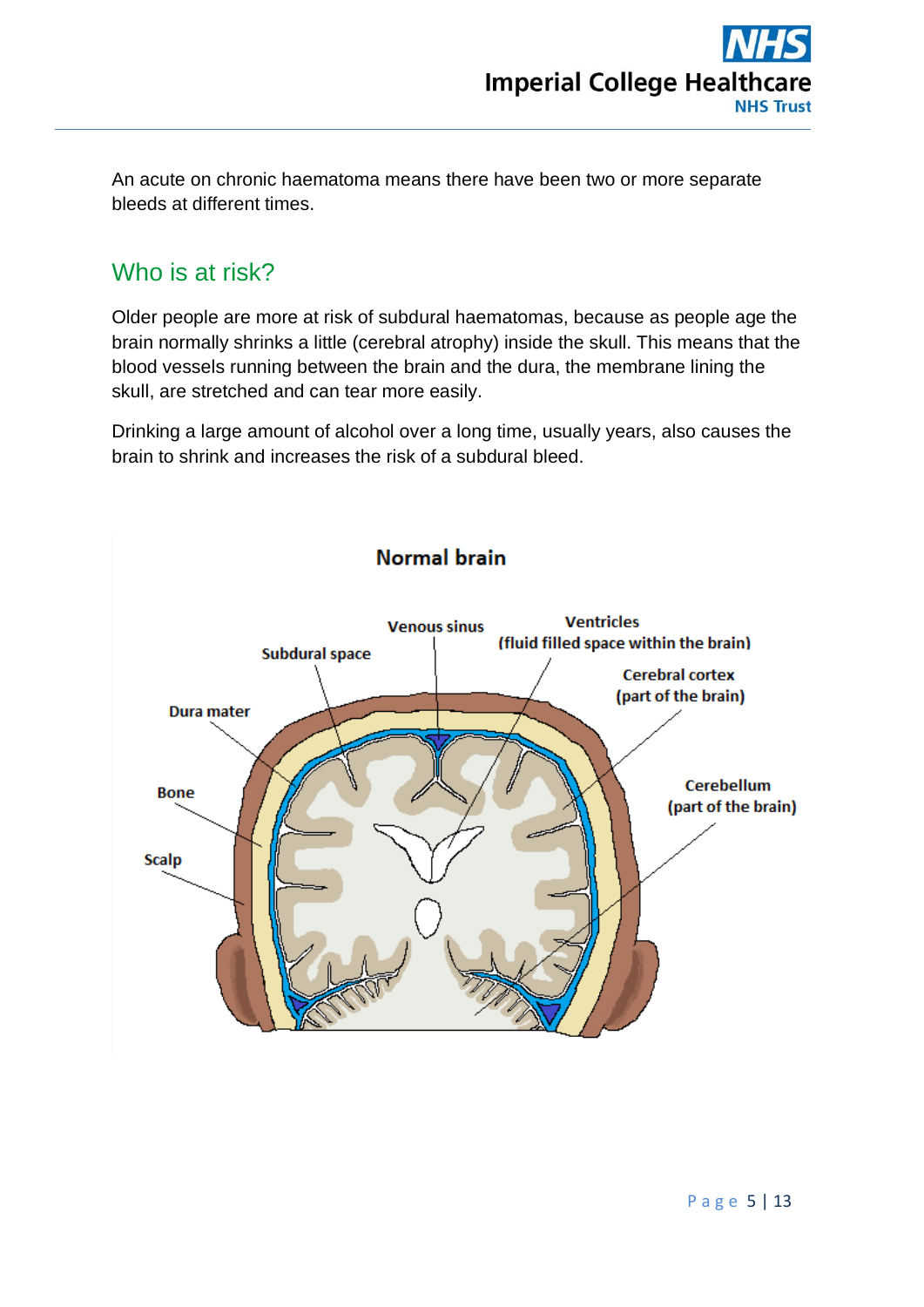## **Imperial College Healthcare NHS Trust**



People who take medications to thin the blood for other health problems have an increased risk of bleeding. If they have a head injury they are more likely to develop a subdural haematoma. Medications that thin the blood include aspirin, clopidogrel, warfarin, heparin, dabigatran, apixaban and rivaroxaban.

Other conditions can also increase the risk of developing a subdural haematoma, such as problems with the blood not clotting, cancers in the brain either from the brain or that have spread to the brain from other places in the body, and people with shunts diverting brain fluid (cerebrospinal fluid) flow.

Conditions that cause seizures or fits, such as epilepsy, also increase the risk.

## How subdural haematoma is diagnosed

A subdural haematoma is diagnosed by a scan of the head**.**

People that have symptoms and an injury that makes a subdural haematoma likely will usually have blood tests to check their clotting and blood counts, as well as a scan, typically a CT of their head.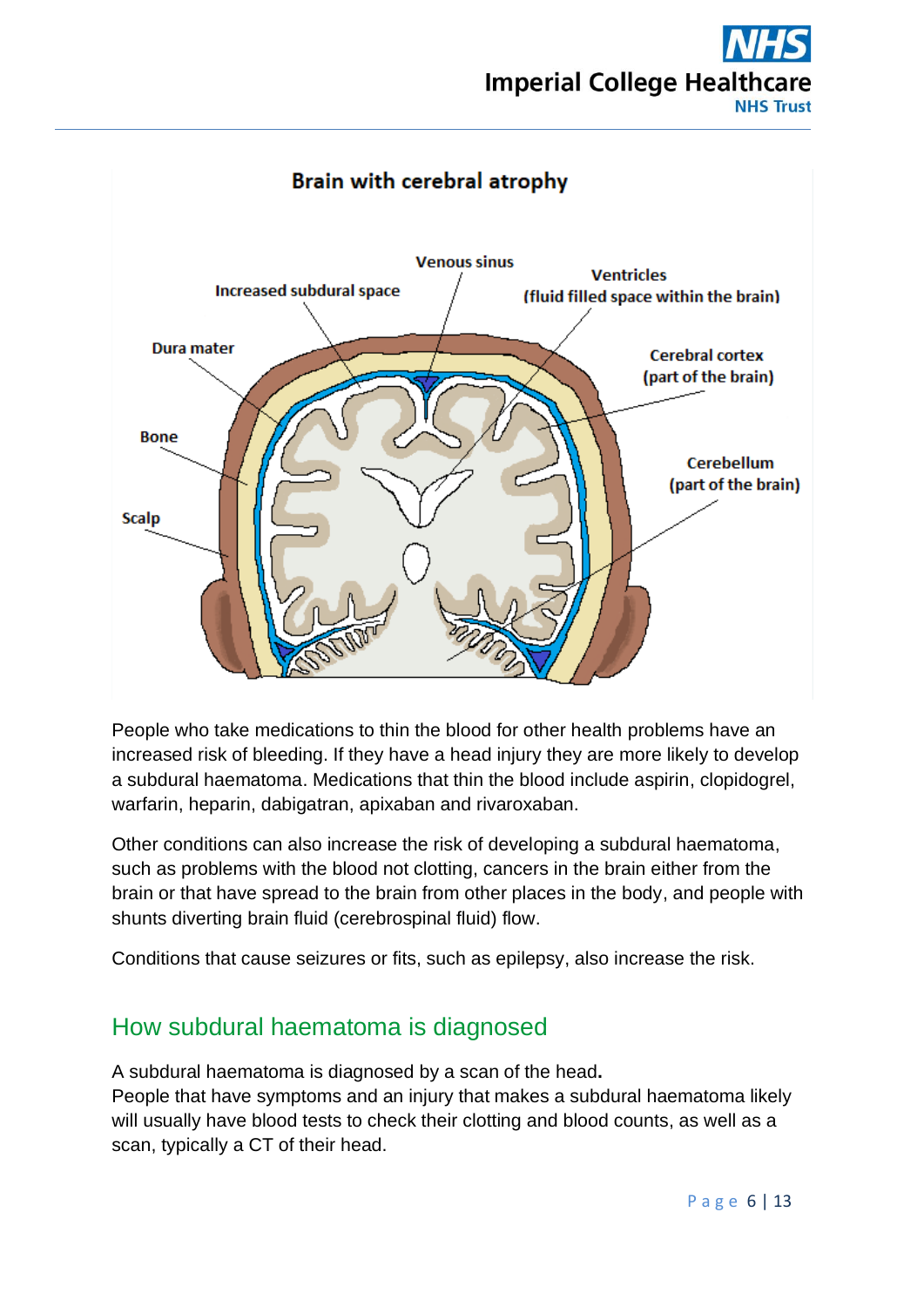A CT (Computed Tomography) scan, is a scan that is made by a computer using lots of x-rays taken from different angles very quickly, to form images that can then be viewed.

Some people with subdural haematomas not caused by a direct head injury will need imaging of the blood vessels, and an MRI scan of their head and spine to try and find the cause of the bleeding.

An MRI (Magnetic Resonance Imaging) scan is a machine that uses magnets to make an image of a person. There is no radiation involved. It provides more details of the brain and spine itself.

When people with a subdural haematoma are being assessed, doctors will use a system called the Glasgow Coma Scale (GCS), to grade the conscious level.

This is broken into three sections: **eyes, voice and movement**. A person without any problems at all has a score of 15, and the lowest score is three.

The eyes section looks at whether a person opens their eyes without prompting, when asked, or when pressure is very briefly applied.

The voice section assesses whether a person can speak and say where, when, and who they are, or if they are confused, or only able to make sounds.

The movement section looks at whether a person can follow instructions or if they only move to pressure.

### **Treatment**

A lot of people will need surgery for a subdural haematoma, but some people with very small subdural haematomas, who have only mild symptoms, or no symptoms at all, may be able to be monitored and the blood may resolve without an operation. Alternatively, they may be given steroids, a type of medication with multiple functions, which in this instance works to reduce swelling. If surgery is required it will depend on the location of the bleed, the symptoms and the state of the individual.

The steroid used for the treatment of a subdural haematoma is called dexamethasone. Initial treatment is a reasonably high dose of dexamethasone, which may then be slowly decreased to stop. Dexamethasone is a frequently used medication, and like most medicines have side effects. However, these are less common when taken as a short course.

### **The most common side effects are:**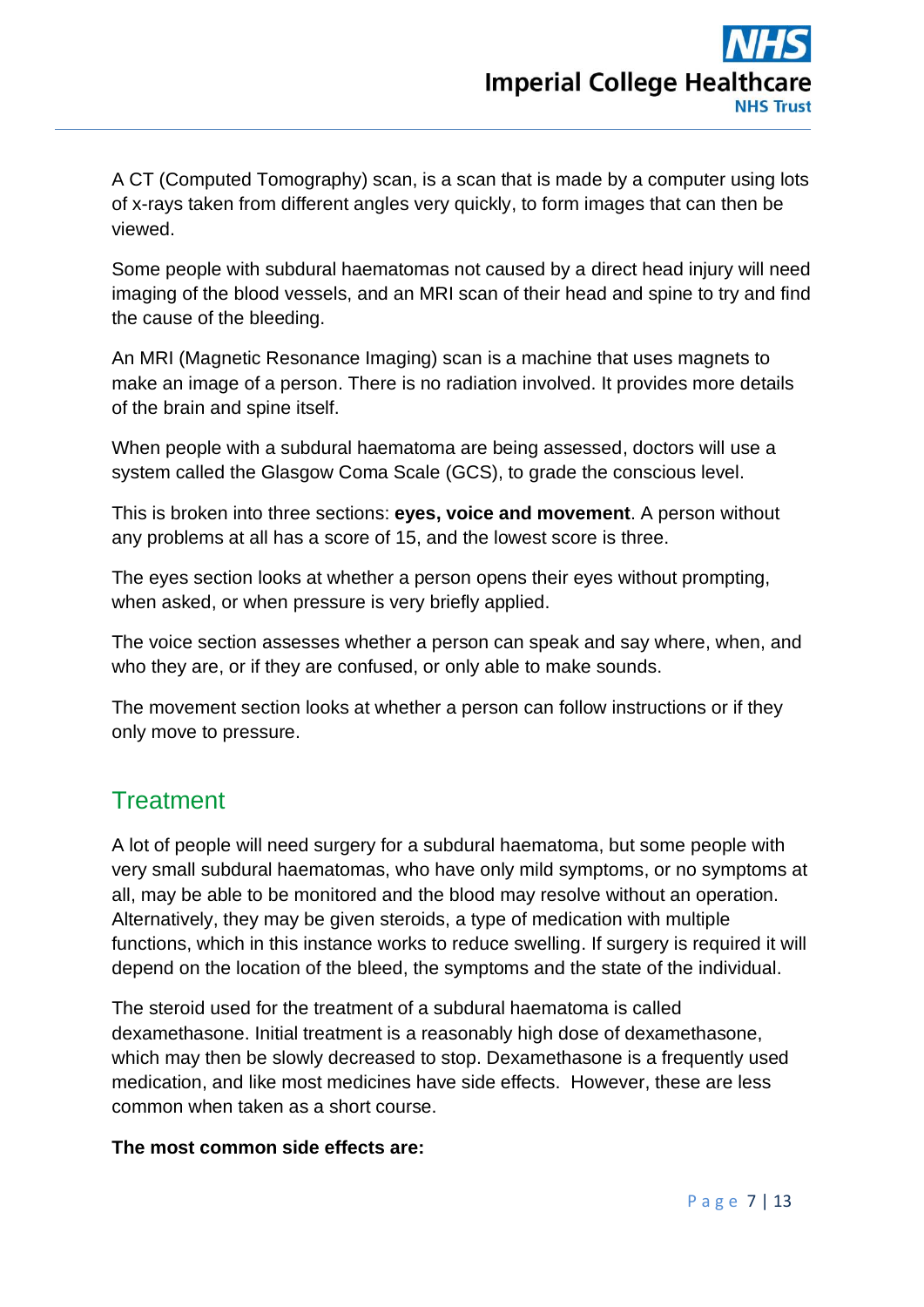- indigestion causing abdominal discomfort, nausea and vomiting. Rarely it can cause stomach ulcers, however an additional medication is given to decrease this risk
- high blood sugar levels. People with diabetes may need an increased dose of their usual medications during treatment, and have their blood sugar monitored more often
- mood changes and sleep disturbance
- thinning of the bones, eyesight problems and blood pressure problems, however these are typically only with prolonged use

If treated with steroids or purely monitored, and the individual is well enough, it may be appropriate for them to complete their treatment at home and be reviewed in clinic.

If an operation is required, it will be carried out by a neurosurgeon (a surgeon who specialises in operating on the brain and spinal cord) and will usually be one of two types. Depending on the severity and type of bleed, a patient may need a craniotomy or burr hole evacuation of the blood.

### **Craniotomy**

A craniotomy is where the skin is opened as a flap to allow a window to be made in the bone of the skull. The membrane overlying the brain, the dura, is then opened to remove the subdural haematoma and thereby relieve the pressure on the brain. Once the blood has been removed, and there is no bleeding, the piece of bone is replaced and the skin is stitched back in place.

This is usually performed under a general anaesthetic, meaning the patient is asleep. A drain may be placed temporarily to help stop the blood from collecting again.

A craniotomy is typically performed if someone has a large acute subdural haematoma that has developed very quickly.

If the brain is very swollen after the blood has been removed, then the bone may be left out and only the skin stitched back together. This is called a craniectomy and it allows the brain more space to swell outward if needed.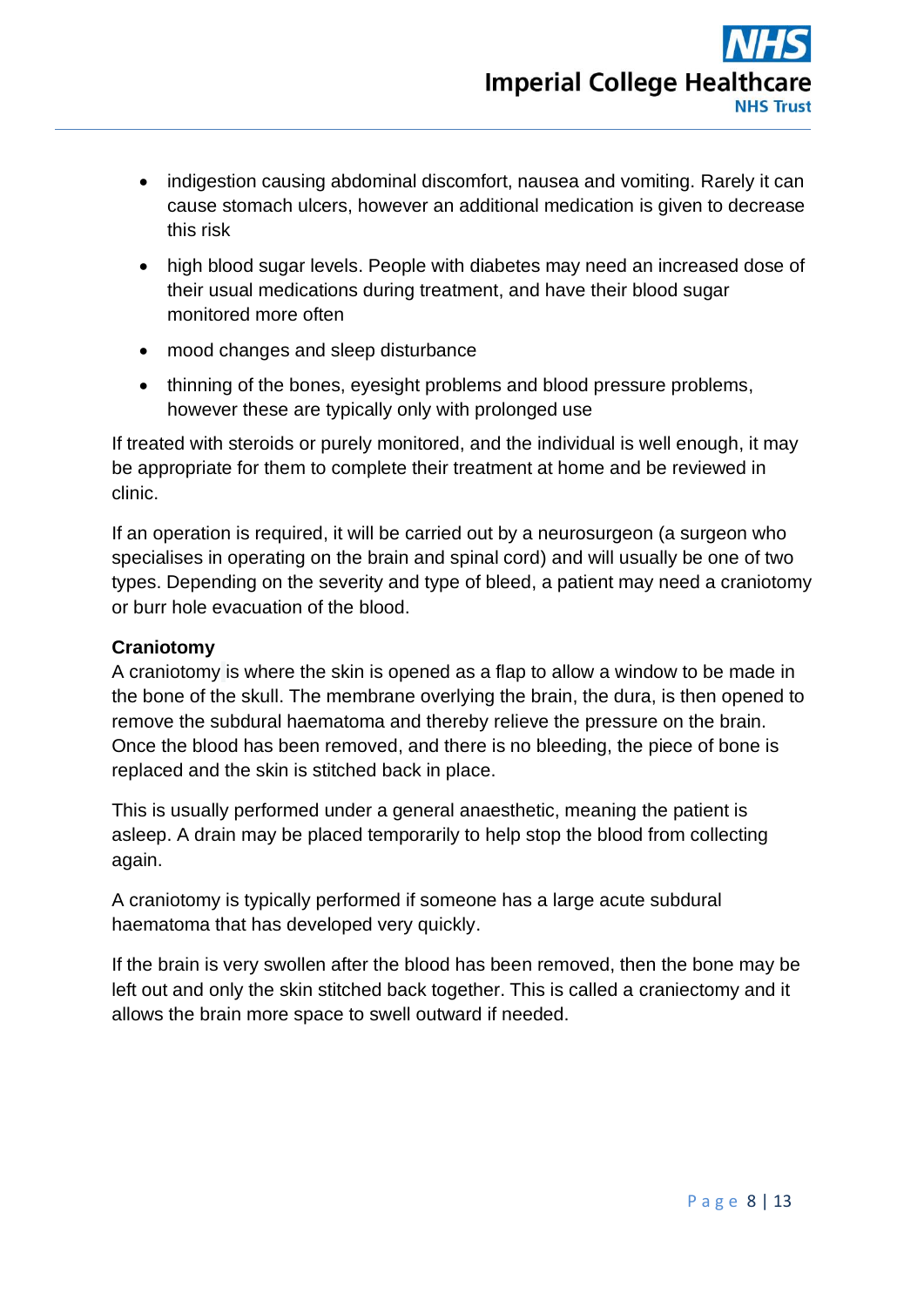## **Imperial College Healthcare NHS Trust**



### **Burr hole**

Burr hole evacuation is where a small opening is made in the skin, and a small hole (about the size of a 5p piece) is drilled through the skull. The membrane overlying the brain, the dura, is then opened to allow the blood of the subdural haematoma to be removed. Once the blood has been washed out, the skin is closed. A drain is often used to help stop the blood from collecting again. Typically, two holes are drilled, although it depends on the location of the blood and the individual patient. Sometimes, the blood does not come out as planned and the two holes are joined, to make a larger opening, a minicraniotomy.

Burr hole operations are usually performed under general anaesthetic, but can be carried out under local anaesthetic if necessary. This is where the individual is awake, and the area is numbed first, so they do not feel any pain during the operation.

A burr hole operation is usually carried out for people that have a chronic subdural haematoma, as the blood becomes thin over time, and therefore can be removed via just small holes.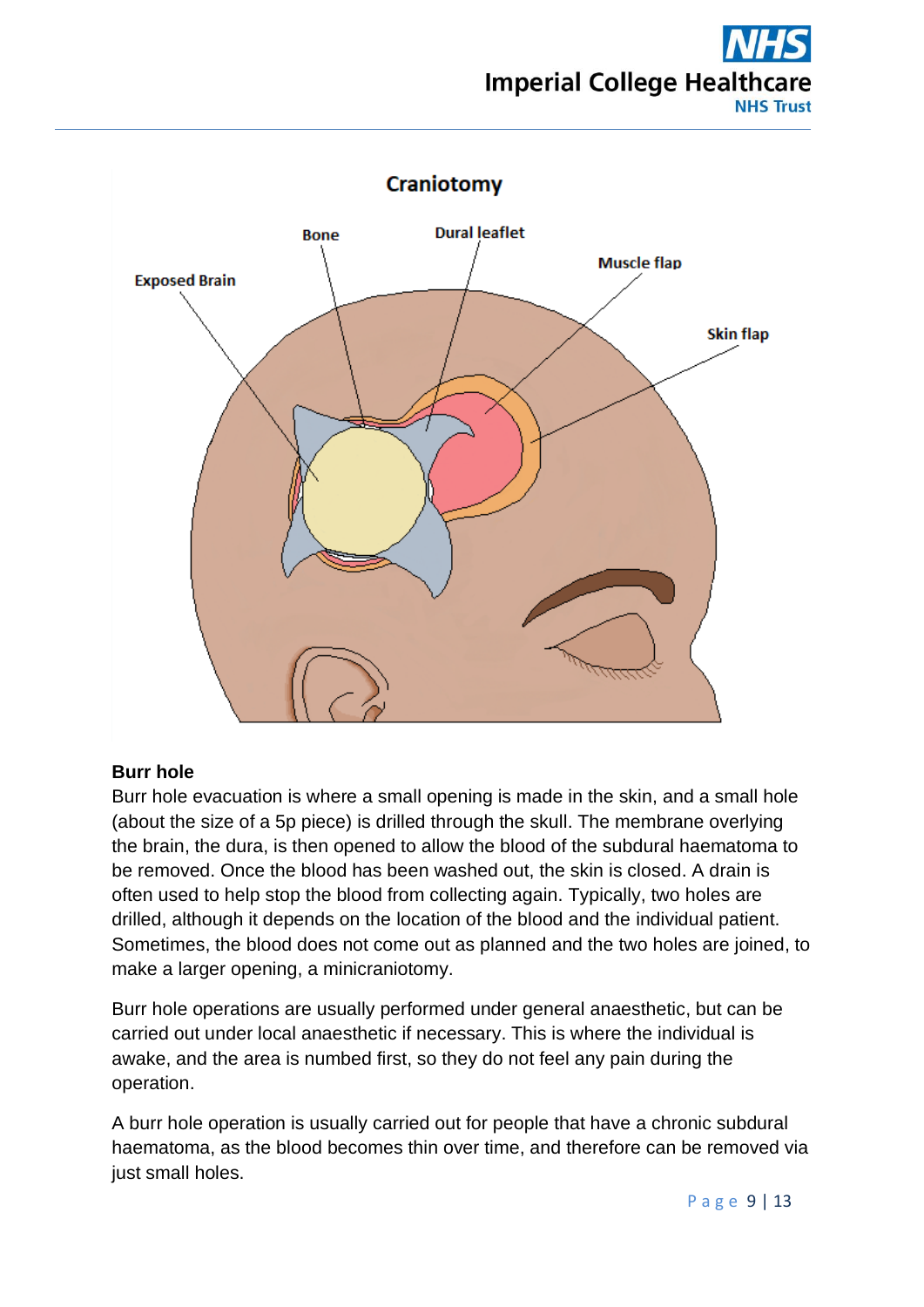## **Imperial College Healthcare NHS Trust**



Craniotomy and burr hole operations have some risks in common with other surgeries, such as bleeding, infection, seizures, blood clot in the leg going to the lung (DVT and PE), and problems with the general anaesthetic.

There are also other risks because the operation is near the brain, including:

- Damage to the brain and/or blood vessels of the brain causing problems with movement of the arm and/or leg, speech difficulties, reduced level of consciousness, risk to life
- It may not be possible to safely remove all of the blood, or the blood may recollect and need to be drained again at a later time

### **Recovery**

Some people will recover quickly from a subdural haematoma and be able to go home only a few days after their operation, but others may need longer in hospital. The subdural haematoma may cause damage to the brain which may take time to heal, and in some cases people may never fully recover.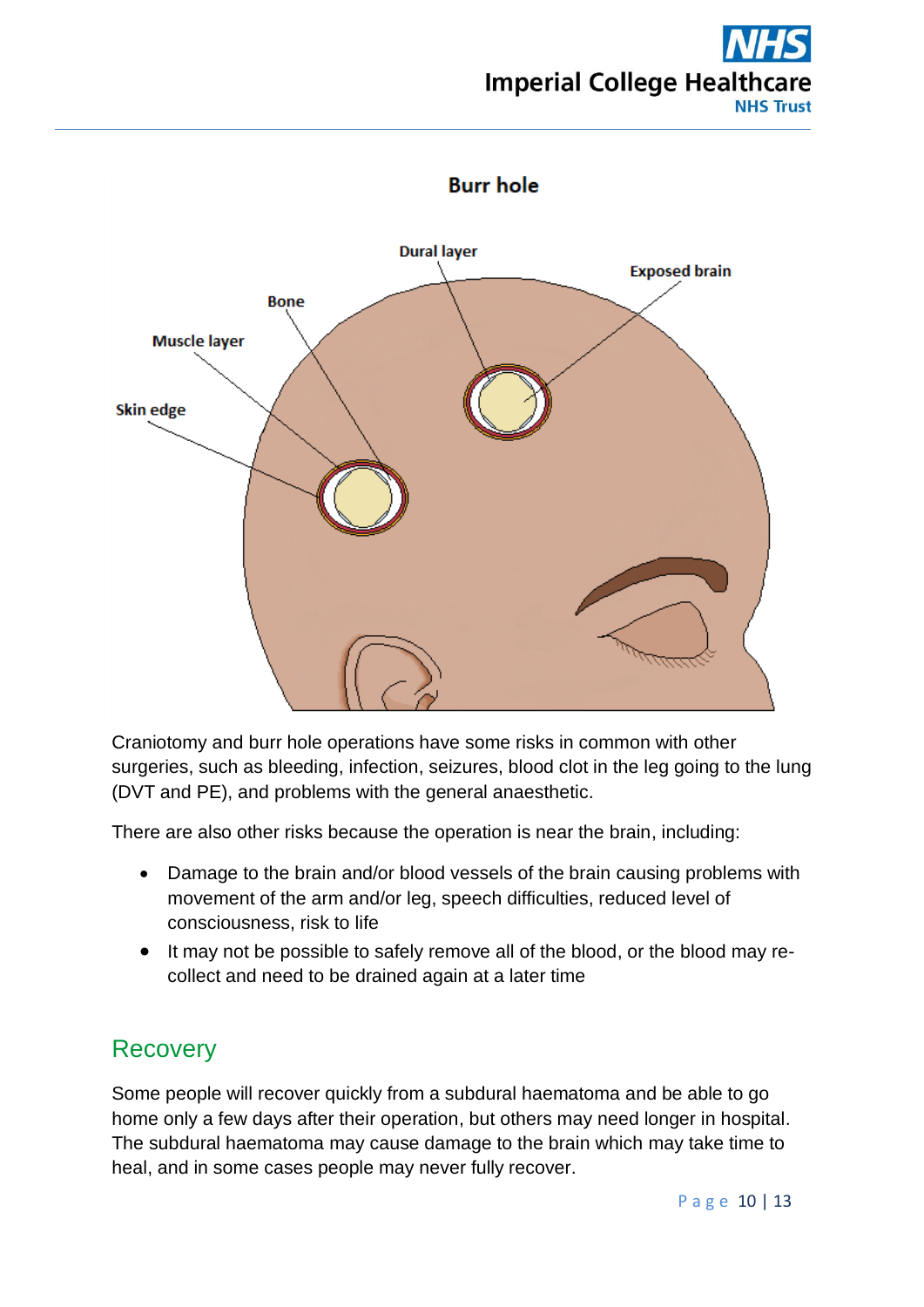How quickly a person recovers depends on how severe the damage to the brain was from the bleed, how well the person was before developing the subdural haematoma, whether there were any complications during the hospital stay, and the management of the subdural haematoma.

People may have symptoms that only partially improve or do not improve at all. They often report feeling tired, having problems with concentration and with memory. There may also be weakness, speech problems or seizures/fits. If a person has ongoing symptoms following treatment they may need rehabilitation to help improve function. This includes input from different health professionals including physiotherapists, occupational therapists, and speech and language therapists. Some people may also benefit from treatment by a psychologist.

Sometimes people need more scans after their operation to check if the haematoma has returned. They may also need more than one operation.

Older people undergoing surgery may also encounter delirium, where the brain struggles to cope with the stresses that the body is under. This may make recovery take longer.

### **Returning to normal activities**

Before driving, flying or returning to work or sport the patient should speak to the neurosurgeon, as there may be restrictions. This will depend on the severity of the bleed and the treatment received.

When at home, a graded return to activities is recommended, allowing time each day to rest without any distractions, such as TV or music.

### Frequently asked questions

#### **When you can drive again**

Everyone that has a subdural haematoma is required by law to notify the Driver and Vehicle Licensing Agency (DVLA). There are different restrictions for motorcycle/car licenses and bus/lorry licenses.

The period of time a person is not allowed to drive is dependent on whether they had an acute or chronic subdural haematoma, how the subdural haematoma occurred, the treatment given and whether the subdural haematoma has fully resolved after treatment. Whether a seizure occurred is another factor.

The DVLA website has information regarding the restrictions, under the neurological disorders: assessing fitness to drive section. This should be discussed with the treating neurosurgeon at the follow up appointment.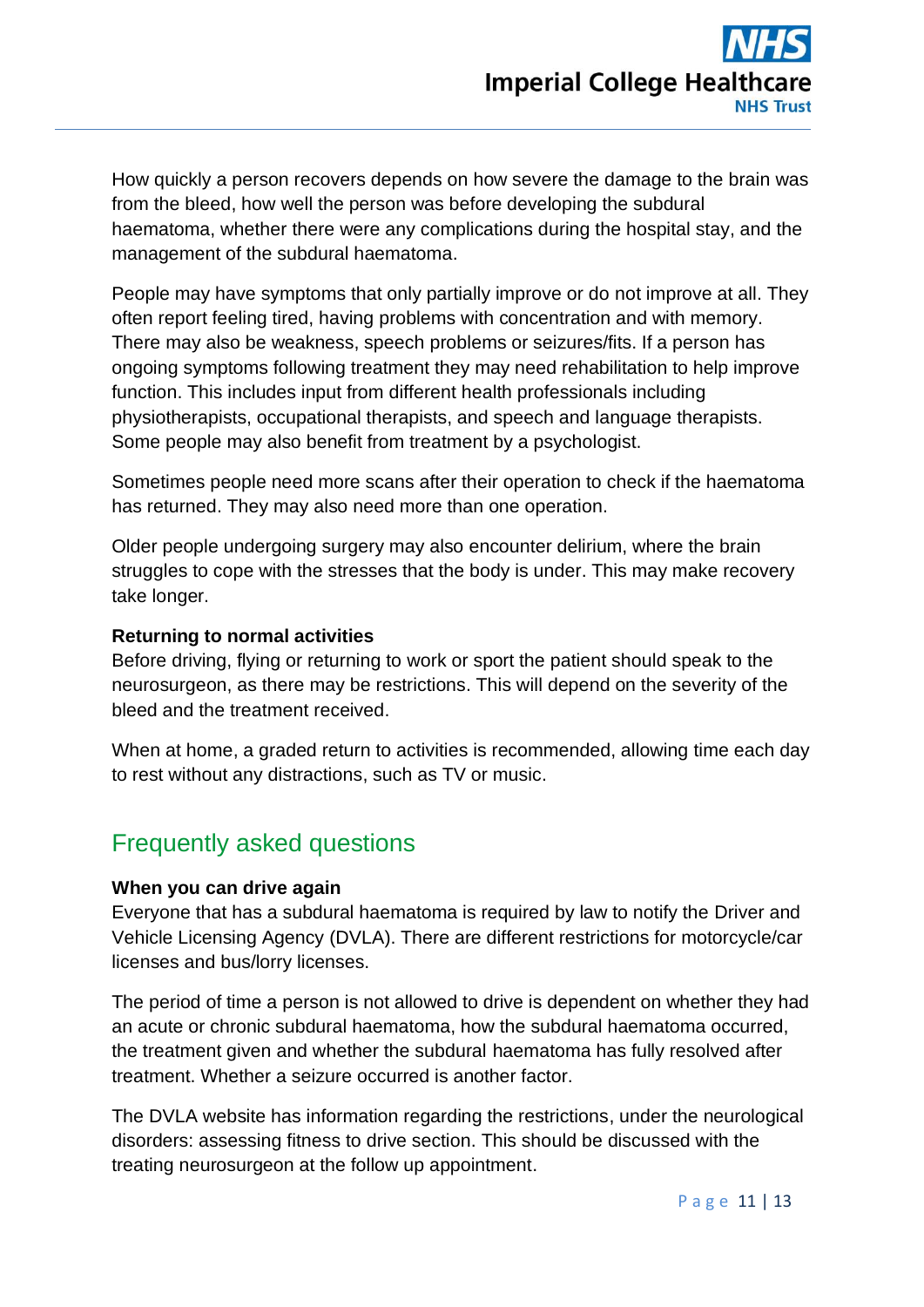### **When to come back to the hospital after surgery**

A person who has been treated for a subdural haematoma should come back to hospital if they develop any of the symptoms detailed in the symptoms section above, or if they have any concerns. They should also return if they develop any signs of infection such as chills, shivers, sweats, fevers, neck stiffness or light sensitivity. If they have problems with their wound not healing properly, bleeding from the wound or any discharge or pus from the wound, they should return to the hospital.

### **References:**

- 1. NHS, [website], 2018 [https://www.nhs.uk/conditions/subdural-haematoma/,](https://www.nhs.uk/conditions/subdural-haematoma/) (accessed 18 June 2019).
- 2. McBride, W. 'Subdural hematoma in adults: Prognosis and management', UpToDate, 2018, [https://www.uptodate.com/contents/subdural-hematoma-in](https://www.uptodate.com/contents/subdural-hematoma-in-adults-prognosis-and-management?search=subdural%20hematoma&source=search_result&selectedTitle=1~150&usage_type=default&display_rank=1)[adults-prognosis-and](https://www.uptodate.com/contents/subdural-hematoma-in-adults-prognosis-and-management?search=subdural%20hematoma&source=search_result&selectedTitle=1~150&usage_type=default&display_rank=1)[management?search=subdural%20hematoma&source=search\\_result&select](https://www.uptodate.com/contents/subdural-hematoma-in-adults-prognosis-and-management?search=subdural%20hematoma&source=search_result&selectedTitle=1~150&usage_type=default&display_rank=1) [edTitle=1~150&usage\\_type=default&display\\_rank=1,](https://www.uptodate.com/contents/subdural-hematoma-in-adults-prognosis-and-management?search=subdural%20hematoma&source=search_result&selectedTitle=1~150&usage_type=default&display_rank=1) (accessed 18 June 2019)
- 3. McBride, W. 'Subdural Hematoma in adults: Etiology, clinical features, and diagnosis', UpToDate, 2015, [https://www.uptodate.com/contents/subdural](https://www.uptodate.com/contents/subdural-hematoma-in-adults-etiology-clinical-features-and-diagnosis?search=subdural%20hematoma&source=search_result&selectedTitle=2~150&usage_type=default&display_rank=2)[hematoma-in-adults-etiology-clinical-features-and](https://www.uptodate.com/contents/subdural-hematoma-in-adults-etiology-clinical-features-and-diagnosis?search=subdural%20hematoma&source=search_result&selectedTitle=2~150&usage_type=default&display_rank=2)[diagnosis?search=subdural%20hematoma&source=search\\_result&selectedTi](https://www.uptodate.com/contents/subdural-hematoma-in-adults-etiology-clinical-features-and-diagnosis?search=subdural%20hematoma&source=search_result&selectedTitle=2~150&usage_type=default&display_rank=2) [tle=2~150&usage\\_type=default&display\\_rank=2,](https://www.uptodate.com/contents/subdural-hematoma-in-adults-etiology-clinical-features-and-diagnosis?search=subdural%20hematoma&source=search_result&selectedTitle=2~150&usage_type=default&display_rank=2) (accessed 18 June 2019)